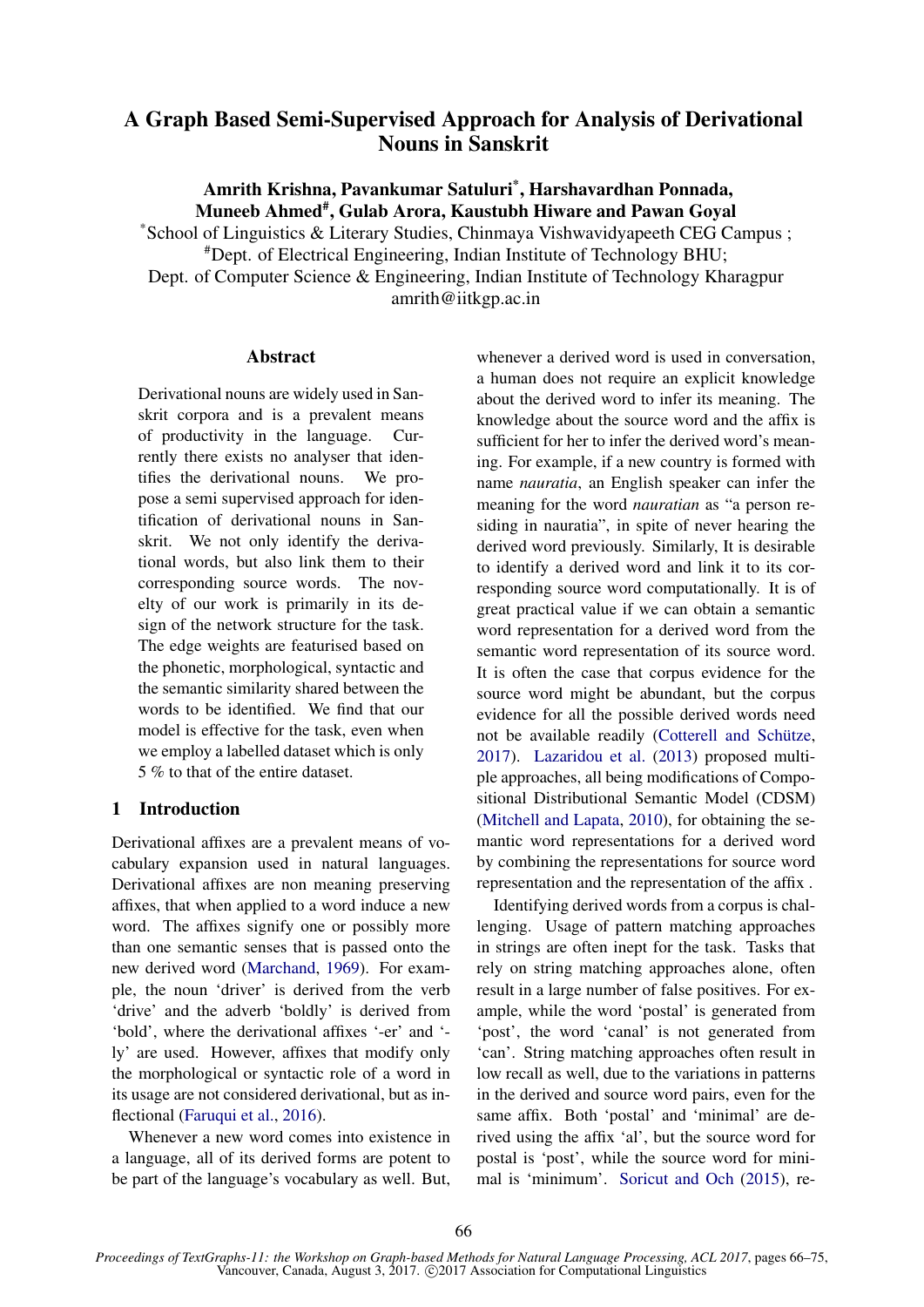cently proposed an approach for analysis and induction of morphology in words using word embeddings. But, the authors find that their approach, though effective for inflectional affixes, has limitations with derivational affixes.

In this work, we propose an approach for analysis of derivational nouns in Sanskrit. The rules for generation of derivational nouns are well documented in the ancient grammar treatise on Sanskrit, *Astadhyayī*. In fact, it can be observed that the grammar treatise has devoted about a 1115 of 4000 rules for dealing with derivational nouns, which is indicative of the prevalence of derivational noun usage in Sanskrit. Currently, there exists no analyser for Sanskrit that deals with the derived words. This leads to issues with large scale processing of texts in Sanskrit. The recent surge in digitising attempts of ancient manuscripts in Sanskrit, like the Digital Corpus of Sanskrit, The Sanskrit Library, GRETIL, etc. provides us with abundance of unlabeled data. But, lack of labeled data and other resources led us to development of a semi supervised approach for identification and analysis of derived words in Sanskrit. We use the Modified Adsorption algorithm (Talukdar and Crammer, 2009), a variant of the label propagation algorithm for the task. In this task, we effectively combine the diverse features ranging from rules in *Astadhyayī*, variable length character n-grams learnt from the data using Adaptor grammar (Johnson et al., 2007) and word embeddings for the candidate words using word2vec (Mikolov et al., 2013).

The novel contributions of our task are:

- 1. We propose a semi-supervised framework using Modified adsorption for identification of derived words and their corresponding source words for Sanskrit.
- 2. We are able to scale our approach onto unlabelled data by using a small set of labelled data. We find that our model is effective even under experimental settings where we use a labelled dataset of 5 % size as that of the entire dataset. In other words, we we can label upto 20 times more data than the labeled data we have, and we perform a human evaluation to validate our claim on the unlabeled datasets.
- 3. By leveraging on the rules from *Astadhyayi*, we not only find different pattern differences between the source and derived word pairs, but we also group patterns that are likely to emerge from the same affixes. Currently, given a pat-

tern we can narrow down the possible affixes for a pair to a maximum of 4 candidates from a set of 137 possible affixes.

## 2 Challenges in Sanskrit Derivational Nouns

In this section, we discuss the challenges in identifying the derivational nouns computationally. The section uses some terms, which bear technical definitions as used in the lingusitic discipline of Sanskrit. Table 1, gives the definitions for all such technical terms that we use in this paper. Here, we attempt to build a semi supervised model that can identify usage of derived words in a corpus and map them to their corresponding source words. Here, we are specifically interested in the usage of secondary derivative affixes in Sanskrit, known as *Taddhita*. '*Taddhita*' refers to the process of derivation of a '*prātipadika*' from a '*prātipadika*'. In Sanskrit, a '*prātipadika*' may refer to a noun or an adjective. Hence, Taddhita covers non-category changing derivations, and can be recursive as well (Bhate, 1989).

The derivation procedure proceeds by use of affixation on a word where the affix modifies the source word to form a derived word. While some affixes substantially modify the derived word from its source word, some other affixes tend to form minimal variation. In fact, the variations need not occur only at the word boundary but also at internal portions of a word. Table 2 illustrates some cases which are discussed here. In case of 'upagu', the derived word gets an internal change and forms 'aupagava'. But in case of 'danda', 'dandin' is derived, where no internal modifications occur.

In Sanskrit, there are 137 affixes used in Taddhita. The edit distance between the source and derived words due to the patterns tends to vary from 1 to 6. For example, consider the word 'rāvani' derived from 'rāvana', where the edit distance between the words is just 1. But, ' $\overline{A}$ śvalāyana' derived from 'aśvala' has an edit distance of 6. Since, the possible variations that can be expected are quite high, this might lead to a large candidate space when the said patterns are used for matching the words. Additionally, a number of affixes used in *taddhita* are used for other purposes as well. For example, *krdanta*, nouns derived from verbs, share some of the affixes with *taddhita*. In Table 2, 'stutya', a *krt*, derived from 'stu' follows similar pattern as with the derivation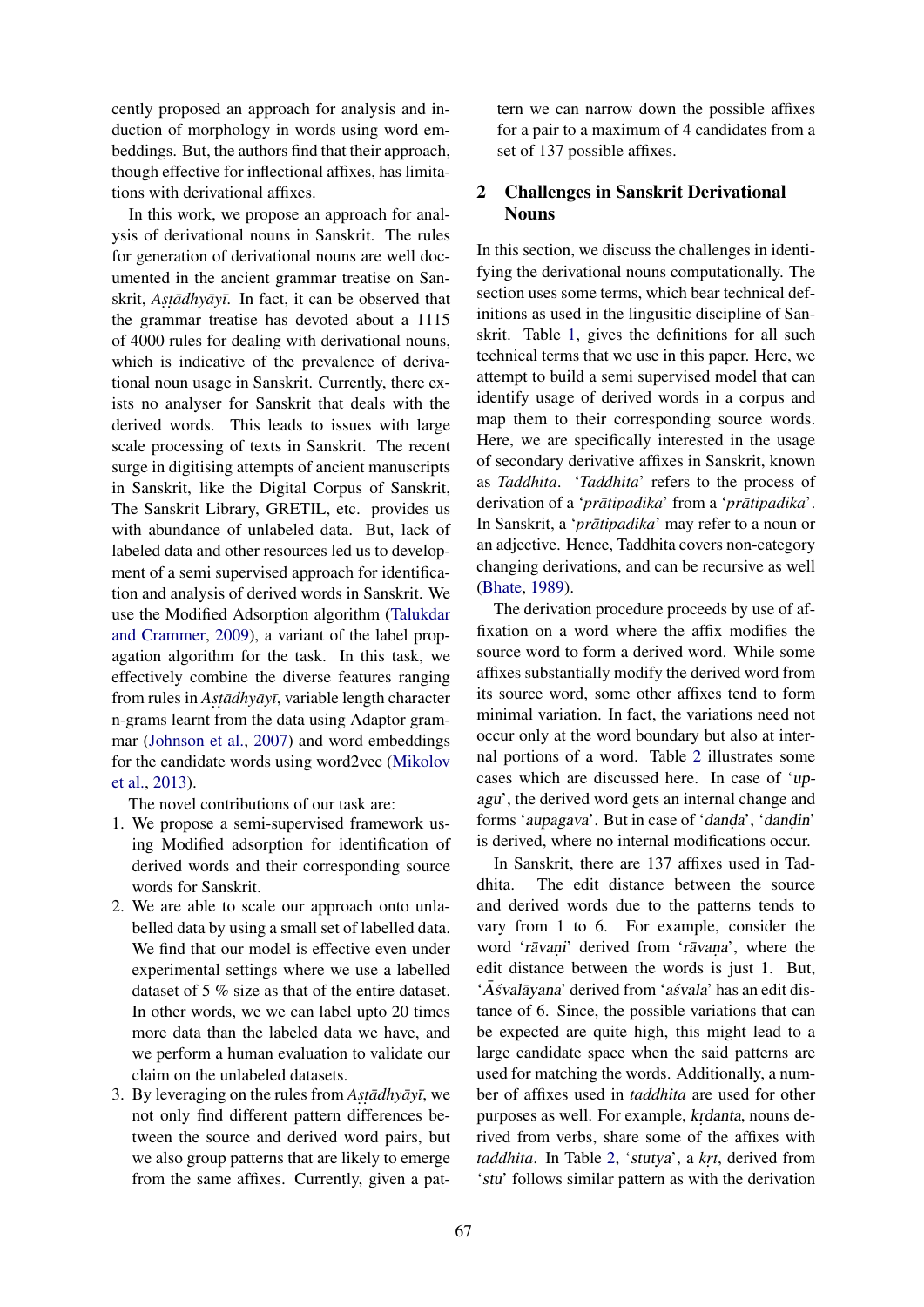| Term        | Definition                                                                                                                               |
|-------------|------------------------------------------------------------------------------------------------------------------------------------------|
| prātipadika | A prātipadika is a technical term which is used to collectively address nouns and adjectives in                                          |
|             | Sanskrit. In Sanskrit, both nouns and adjectives belong to the same category                                                             |
| taddhita    | Set of secondary derivative affixes i.e. affixes used for deriving a pratipadika from an existing                                        |
|             | prātipadika. Incidentally the prātipadikas so derived are also called as taddhita (or taddhitānta)                                       |
| krt         | Set of primary derivative affixes used for deriving a prātipadika from a verbal roots.                                                   |
| krdanta     | Prātipadikas derived from verbal roots by affixing primary derivative suffixes (krt) are called                                          |
|             | krdanta.                                                                                                                                 |
| vrddhi      | The sounds ' $\bar{a}$ ', ' $ai$ ' and 'au' are designated as <i>vrddhi</i> . In <i>taddhita</i> , it is observed that the               |
|             | first occurrence of a vowel in words often gets transformed to one of the <i>vrddhi</i> vowels. This                                     |
|             | operation is also termed as <i>vrddhi</i> .                                                                                              |
| guna        | The sounds ' <i>a</i> ', ' <i>e</i> ' and ' <i>o</i> ' are called as <i>guna</i> . Whenever the <i>guna</i> operation is invoked in, the |
|             | mentioned vowels will be replaced in place of other vowels.                                                                              |

Table 1: Technical terms in Sanskrit and their definitions

of 'dākshinātya', a taddhita word, derived from 'dakshinā'. Now, 'kālaśa' is derived from 'kalaśa', where only an internal change is visible. But the similar pattern between 'karana' (Instrument) and 'kārana' (Reason) is a mere coincidence.

We can find that for deriving the word '*vainateya*' (Son of *Vinatā*) from *vinatā* (Wife of sage *Kasyapa*, a mythological character), the ' $\bar{a}$ ' at the end gets replaced with '*eya*', and an internal modification happens from 'i' to 'ai'. So  $([i \rightarrow ai],$  $[\bar{a} \rightarrow e \gamma a]$ ) is a valid pattern transformation. Similarly, *gāngeya (Son of the river Ganges)* is formed from the word *gang* $\bar{a}$  (River Ganges). The pattern ( $[a \rightarrow \bar{a}]$ ,  $[\bar{a} \rightarrow e \gamma a]$ ) is followed. We could find more than 400 different such patterns induced by the 137 affixes.

With our knowledge from *Astadhyayi*, we can abstract out some of the regularities in the modifications made, especially those happening at the internal portions of a word. We see those modifications as result of specific operations performed on the word. In this work, we consider two such operations, important for *taddhita* which we define now.

Vrddhi - The sounds ' $\bar{a}$ ', '*ai*' and '*au*' are designated as *vrddhi*. In *taddhita*, it is observed that the first occurrence of a vowel in words often gets transformed to one of the *vrddhi* vowels. This operation is also termed as *vrddhi*. In Table 2, *upagu*, *pramukha*, *asvala ´* and *kalasa´* are some *taddhita* words that show *vrddhi* of its words. The operation is not exclusive to taddhita and occurs in other instances as well. *sr*, *kr* are some examples.

Guna - The sounds '*a*', '*e*' and '*o*' are called as *guna*. Whenever the *guna* operation is invoked in Asta*dhyay*, the mentioned vowels will be replaced in place of other vowels. In case of '*aupagava*', at a certain point of derivation, it takes the form '*au-* *pagu a*', and the '*u*' gets converted to '*o*' by virtue of *guna*, finally resulting in *aupagava*. This operation is called *guna*. It is important to note that, the pattern 'ava' in the derived form instead of 'u' in the source word is result of the transformation sequence  $u \rightarrow o \rightarrow av \rightarrow w$ , which would not have been possible without applying the guna operation. For the complete derivation procedure of the derivational noun '*aupagava*' from *upagu* as prescribed in *Astadhyayī*, please refer to *Table 1* in Krishna and Goyal (2015).

We define the character sequence which gets modified or eliminated from the source word during the derivation as 'source pattern' or *'sp'*, and the character pattern that appears in the derived word is termed as 'end-pattern' or *'ep'*. The patterns contain all the other changes apart from guna and vrddhi. With this knowledge, now if we look into the patterns ([ $i \rightarrow ai$ ], [ $\bar{a} \rightarrow eya$ ]) and ([ $a \rightarrow \bar{a}$ ],  $[\bar{a} \rightarrow e \gamma a]$ , we can abstract the first component in both the pattern transformations as vrddhi operation. For, *vinatā* and *gangā* the source pattern (sp) is the phoneme  $a^2$ . The end pattern for both the words is the phoneme 'eya'. With this abstraction, we narrow down the pattern variations to about 70 end-patterns (ep). We originally had 400 patterns altogether but now we group the possible (derived word, source word) pairs based on their end-pattern only. Thus such a pair can only belong to one of the 70 possible end-patterns. Table 2 shows the end-patterns for the *taddhita* words provided in it.

## 3 Method

We define our task over a dataset of finite set of vocabulary  $C$ . We enumerate all the possible 70 end-patterns as mentioned in Section 2, that can be applied on a source word. With the ex-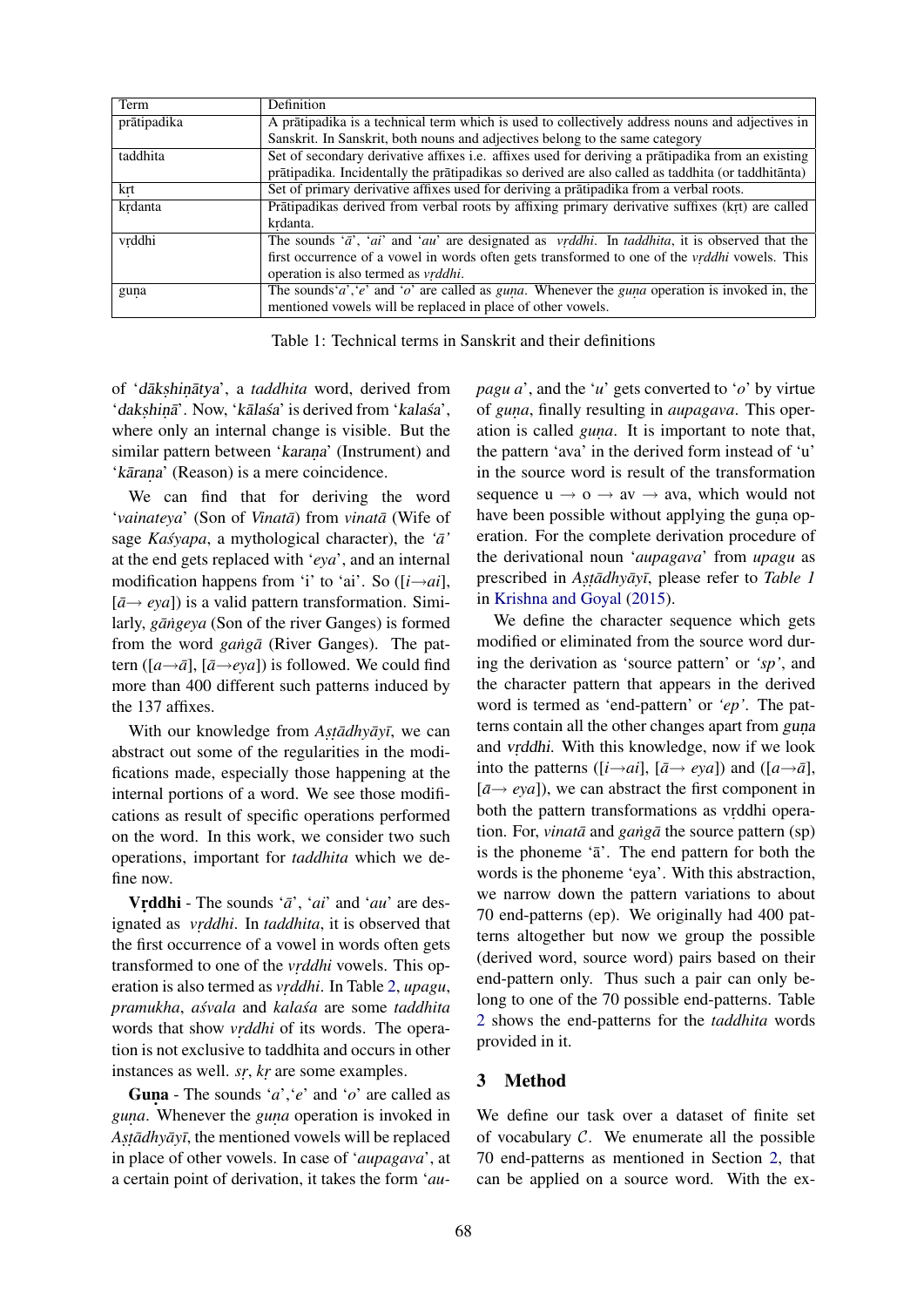| Word                                | Derived Word                          | Type     | ep           |
|-------------------------------------|---------------------------------------|----------|--------------|
| upagu (Name of a person)            | aupagava (male offspring of Upagu)    | Taddhita | a            |
| śiva (Name of a Hindu god)          | śaiva (male offspring of śiva)        | Taddhita | a            |
| rāvana (A mythological character)   | rāvani (male offspring of Rāvana)     | Taddhita | $\mathbf{i}$ |
| tila (Sesame)                       | Tilya (Which is beneficial to sesame) | Taddhita | ya           |
| pramukha (Prominent)                | prāmukhya (Prominence)                | Taddhita | ya           |
| danda (Stick)                       | dandin (One who carries stick)        | Taddhita | in           |
| sr(Togo)                            | sārin (One who moves)                 | Krt      |              |
| $kr$ (To do)                        | kāraka (One who does)                 | Krt      |              |
| aśva (Horse)                        | aśvaka (bad horse)                    | Taddhita | ka           |
| aśvala (Holy priest of King Janaka) | āśvalāyana (male offspring of aśvala) | Taddhita | āyana        |
| stu (To praise)                     | stutya (Worthy of praise)             | Krt      |              |
| dakshinā (South direction)          | dākshinātya (Southern)                | Taddhita |              |
| kalaśa (Pitcher)                    | kālaśa (related to Pitcher)           | Taddhita | a            |
| karana (Instrument)                 | kārana (Reason)                       | Random   |              |

Table 2: Derivational nouns and their corresponding source words in Sanskrit. Additionally, possible cases of false positives that follow similar patterns to derivational nouns are provided as well

tracted patterns, we identify word pairs  $wp_i$  =  $(w_j, w_k) \in C^2$  and represent each such pair as a tuple  $t_{wp_i} = \langle w_i , w_k , sp, ep, vr \rangle$ ddhi = o, guna  $p, a_{wp_{i1}}, a_{wp_{i2}}, a_{wp_{i3}}\rangle$ , where  $o, p \in \{0, 1\}$  and sp, ep are the source pattern in  $w_i$  and the endpattern added to the derived word  $w_k$  respectively. The variables  $o, p$  assume the value 1 if the pattern is considered to be obtained only after the application of the corresponding operation. For each  $wp_i$ , we encode a vector  $a_{wp_{i1}} \in \{0, 1\}^{|\mathcal{A}_1|}$ , where  $\mathcal{A}_1$ is the set of all rules in *Astadhyayī* relevant for derivational nouns and  $a_{wp_i,l} = 1$  indicates that the rule  $l$  is applicable to the word pair. Similarly, the vector  $a_{wp_{i2}} \in [0,1]^{|\mathcal{A}_2|}$  represents probability value for each of the variable length character n-grams in  $A_2$  learnt from Adaptor grammar (Johnson et al., 2007).  $a_{wp_{i3}}$  represents a word embedding for  $w_i$  in  $A_3$  obtained using word2vec (Mikolov et al., 2013). For example, the word '*dandin*', derived from '*danda*' can be represented as a tuple  $\langle d$ and $a, d$ and $in, a, in, v$ r $ddhi =$  $0, gu$ n $a = 0, a_{wp_{i1}}, a_{wp_{i2}}, a_{wp_{i3}}\rangle.$ 

With the extracted pairs  $W_{candidates} \subseteq C^2$ , we propose a binary relevance model that trains a separate classifier for every unique end-pattern.

We use Modified Adsorption (MAD) algorithm, a graph based semi-supervised approach for our task (Talukdar and Crammer, 2009). MAD fits to our requirements specifically on two aspects. Primarily the semi supervised setting helps us to use minimal set of labelled nodes as seed nodes and incorporate other unlabeled nodes into the system. The objective function penalises the results when

similar nodes are assigned with different labels. Unlike other semi-supervised algorithms (Zhu and Ghahramani, 2002; Zhou et al., 2003), MAD allows us to design the network structure explicitly as required. In MAD, every node has a label associated with it and is seen as a distribution of the labels rather than a binary assignment. The unlabeled nodes initially have no label assignments, but as the algorithm is executed, every node is updated with a distribution of the labels in the label space. The seed nodes are also allowed to be provided with a label distribution rather than hard-assigned labels. In  $MAD(G, V_{seed})$ , the algorithm inputs a graph structure  $G(V, E, W)$  and additionally a seed distribution,  $V_{seed}$ , for the seed nodes in the vertex set,  $V_{seed} \subseteq V$ . The algorithm outputs a label distribution V, for every  $v \in V$ .

For our setting, we find that  $W_{candidates}$  =  $U \cup S \cup G$ , where U is the set of unlabelled nodes,  $S$  is the set of seed nodes used as labelled nodes for training and  $\mathcal G$  is the set of gold nodes which is used as the test data for evaluation of the model<sup>1</sup>. For the system a node obtained from  $U$  and  $G$  are indistinguishable. Also, all the three sets are mutually disjoint. For every end-pattern,  $ep_i$ , we construct a classifier  $MAD_i = \{MAD_{i1}(G_{i1}, S_i) | MAD_{i2}(G_{i2}, V_{i1})\}$  $|MAD_{i3}(G_{i3}, V_{i2})\rangle$ , where  $G_{ik}$  is a graph  $G_{ik}(V_i, E_{ik}, W_{ik})$ , and '|' is the pipe symbol signifying that, the output at the left of the operator is used as input to the right of the operator. Note that

<sup>&</sup>lt;sup>1</sup>We follow the same naming conventions as Faruqui et al. (2016) wherever possible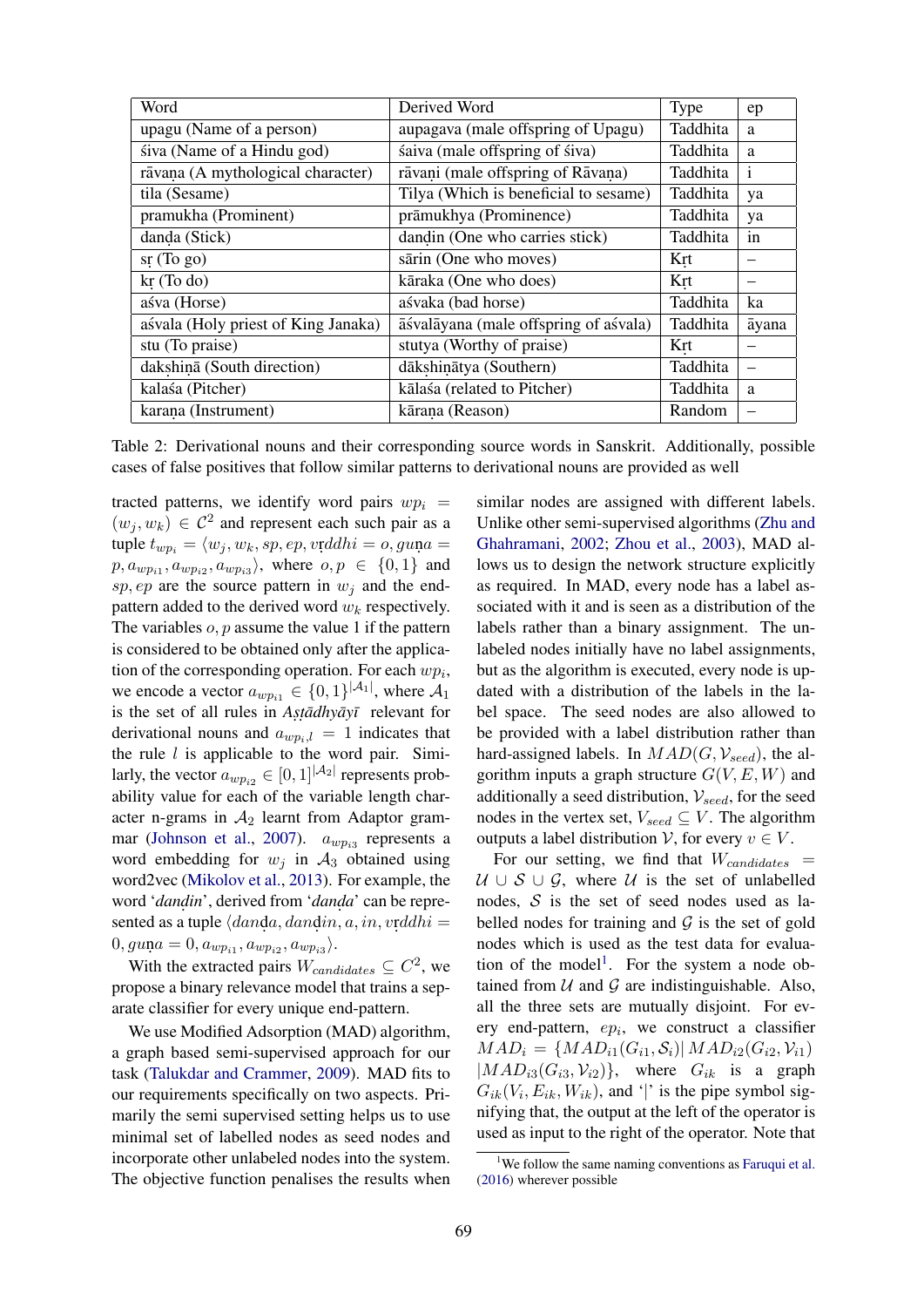

Figure 1: Graph structure for the end-pattern 'ya'. The nodes are possible candidate pairs in  $W_{candidates}$ . Nodes in grey denote seed nodes, where they are marked with their class label. The Nodes in white are unlabelled nodes.

the vertex set  $V_i$  remains the same for all the three graphs  $G_{i1}, G_{i2}, G_{i3}$ . Also,  $V_{ik}$  is the label distribution output for  $MAD_{i(k)}$  and the seed label distribution for  $MAD_{i(k+1)}$ . Figure 1 shows the graph structure  $G_{ik}$ , for the  $ep_i = ya$ . Our classifier is a sequential pipeline of 3 graphs, where each graph structure uses label distribution from previous MAD run as its seed. We provide our manually labelled seed set only for the MAD run on  $MAD_{i1}$ . In  $MAD_i$ , the vertex set  $V_i$  remains same in all the runs and is essentially a set of all word pairs that follow a certain end-pattern  $ep_i$ .

In our approach, the network structure is influenced by the edge sets  ${E_{i1}, E_{i2}, E_{i3}}$  and the corresponding weight sets  $\{W_{i1}, W_{i2}, W_{i3}\}\$ , and both are decided by 3 different set of attributes  $A_1, A_2, A_3$  that provide the adjacency and the weights for the relation between the nodes. We explain how the edge set and weight set are defined in each of the phases.

# 3.1 Phase 1: *Astadhyayī* rules

*As. t .adhy ¯ ay¯ ¯ı* is a grammar treatise on Sanskrit with about 4000 rules, estimated to be written somewhere between fourth century BC and sixth century BC by Pāṇini. About 1115 rules of the 4000 in *Astadhyayī*, i.e., more than 25 % of the rules, are devoted to affixation of derivational nouns. The rules related to *Taddhita* either are string rewriting rules, conditional rules, or attribute assignment rules (Krishna and Goyal, 2015). Table 3 illustrate some of the rules related to *Taddhita*, the sense they carry and effect on source word due to the affixation. We consider only the conditional rules used by Pāṇini for the task, which can further be sub-categorised as given below.

- 1. Phonological and phonemic Pāṇini uses presence of certain phonological or phonemic entity in the source word as a condition for affixation. For example, the rule '*A.4.1.95 - ata in˜*', states that a lemma ending in 'a' will be given the affix 'in<sup>\*</sup>' when the affix is used to denote the sense of patronymy.
- 2. Morphological and lexical properties Pāṇini incorporates a predefined set of lexical lists like ganapātha where words that are suitable for similar affixal treatment are grouped together. For example, the rule 'A 4.1.112' in Table 2, states to apply the affix 'an' to all the words in the lexical list headed by ' $\hat{S}$ *iva*'.
- 3. Semantic and pragmatic Astadhyayī which was intended for human usage, relies on semantic and pragmatic conditions as well. We use additional lexical lists instead of the semantic and pragmatic aspects for the purpose. For example, the rule 'A.4.2.16' applies to those words that signify 'food that is processed or prepared'. Here Pāṇini does not enumerate list of such foods, but just mentions the quality.

In Phase 1 we consider all the rules that deal with any of the phonological, phonemic, morphological and some of the semantic properties. We do not consider the pragmatic conditional rules. Each rule is considered a separate attribute at Phase 1 and the collection is represented as  $A_1$ . We define the vertex score  $\wp_k$ , for  $v_k \in V_i$  with the tuple  $t_k$ , the weight set  $W_{i1}$  and edge set  $E_{i1}$ as follows.

$$
\wp_k = \sum_{l=1}^{|\mathcal{A}_1|} a_{k_1,l} \tag{1}
$$

$$
W_{i1}^{v_k, v_j} = \frac{\sum_{l=1}^{|\mathcal{A}_1|} a_{k_1, l} \cdot a_{j_1, l}}{max(\wp_k, \wp_j)}
$$
(2)

$$
E_{i1}^{v_k, v_j} = \begin{cases} 1 & W_{i1}^{v_k, v_j} > 0 \\ 0 & W_{i1}^{v_k, v_j} = 0 \end{cases}
$$
 (3)

In Equation 1,  $a_{k_1,l}$  is a component of the vector  $a_{k_1} \in \mathcal{A}_{\infty}$ , which indicates whether the 'lth' rule in our filtered set of *Astadhyayī* rules is applicable for the word pair represented as the node  $v_k \in V_i$  and  $a_{k_1}$  is part of the tuple  $t_k$ . A source word might satisfy multiple rules and only one of the rules will emerge as the final rule that gets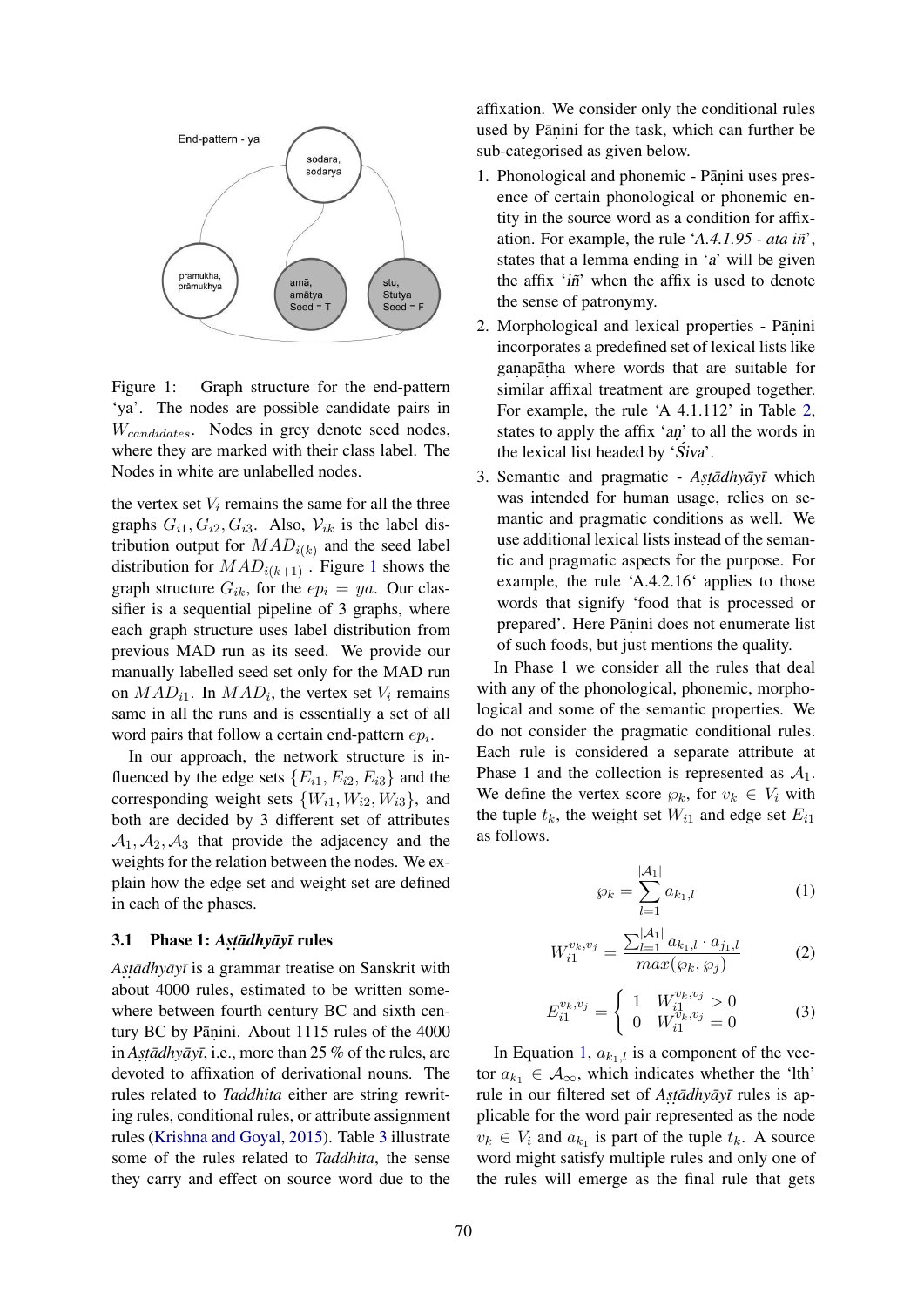| <b>Rule No</b> | Rule              | <b>Semantic Relation</b> | <b>Source Word</b> | <b>Derived Word</b> |
|----------------|-------------------|--------------------------|--------------------|---------------------|
| 4.1.95         | ata iñ            | Patronym                 | daśaratha          | dāśarathi           |
| 4.1.112        | śivādibhyo'n      | Patronym                 | śiva               | śaiva               |
| 4.1.128        | catakāya airak    | Patronym                 | catakā             | cātakaira           |
| 4.2.16         | samskrtam bhaksāh | Processed                | kalaśa             | kālaśāh             |

Table 3: conditional rules related to selection of suitable affix for derivational nouns from *Astadhyayī*.

applied (Scharf, 2009). Rules that carry different affixes might find the eligibility for a given pair. For example, consider the rules 'A.4.1.95' and 'A.4.1.112'. For the word 'Siva' both the rules apply, and both the affixes  $i\tilde{n}$  and an find eligibility to be applied. But, according to Astadhyayī, Śiva will get an (Krishna and Goyal, 2015). But, in this setting we keep all the attributes that the word qualifies to. The complete derivation history of a word needs to be examined in order to identify the exact rule that can be applied, which is a challenging task by itself.

We consider all the rules that are relevant to an end-pattern and we form an edge between two nodes, if the source words in both the nodes share at least one of the listed property.

#### 3.2 Phase 2: Character ngrams similarity by Adaptor grammar

Pāṇini had an obligation to maintain brevity, as his grammar treatise was supposed to be memorised and recited orally by humans (Kiparsky, 1994). In Astadhyayī, Pāṇini uses character sub-strings of varying lengths as conditional rules for checking the suitability of application of an affix. We examine if there are more such regularities in the form of variable length character n-grams that can be observed from the data, as brevity is not a concern for us. Also, we assume this would compensate for the loss of some of the information which Pāṇini originally encoded using pragmatic rules. In order to identify the regularities in pattern in the words, we follow a grammar framework called as Adaptor grammar (Johnson et al., 2007). Adaptor grammar is a non-parametric Bayesian approach for learning productions for a Probabilistic Context Free Grammar (PCFG). In the grammar, we provide a skeletal grammar structure, along with the non-terminals to be used in the grammar. The grammar learns the productions and the probabilities associated with each of the productions from the observed data. The productions are variable length character n-grams.

The grammar learns a distribution over trees

rooted at each of the adapted non-terminal (Zhai et al., 2014; Krishna et al., 2016). In Listing 1, 'Word' and 'Stem' are non-terminals, which are adapted. The non-terminal 'Suffix' consists of the set of various end-patterns. In this formalism, the grammar can only capture sequential aspects in the words and hence attributes like *vrddhi* that happen at the internal of the word, non-sequental to rest of the modified pattern, need not be effectively captured in the system.

 $Word \rightarrow Stem\ Suffix$  $Word \rightarrow Stem$  $Stem \rightarrow Chars$  $Suffix \rightarrow a|ya|.....|Ayana$ Listing 1: Skeletal CFG for the Adaptor grammar

The set  $A_2$  captures all the variable length character n-grams learnt as the productions by the grammar along with the probability score associated with the production. We form an edge between two nodes in  $G_{i2}$ , if there exists an entry in  $A_2$ , which are present in both the nodes. We sum the probability value associated with all such character n-grams common to the pair of nodes  $v_j, v_k \in V_i$ , and calculate the edge score  $\tau_{j,k}$ . If the edge score is greater than zero, we find the sigmoid of the value so obtained to assign the weight to the edge. Equation 4 uses the Iverson bracket (Knuth, 1992) to show the conditional sum operation. The equation essentially makes sure that the probabilities associated with only those character n-grams gets summed, which is present in both the nodes. We define the edge score  $\tau_{j,k}$ , weight set  $W_{i2}$  and Edge set  $E_{i2}$  as follows.

$$
\tau_{j,k} = \sum_{l=1}^{|\mathcal{A}_2|} a_{k_2,l} [a_{k_2,l} = a_{j_2,l}] \tag{4}
$$

$$
E_{i2}^{v_k, v_j} = \begin{cases} 1 & \tau_{j,k} > 0 \\ 0 & \tau_{j,k} = 0 \end{cases}
$$
 (5)

$$
W_{i2}^{v_k, v_j} = \begin{cases} \sigma(\tau_{j,k}) & \tau_{j,k} > 0\\ 0 & \tau_{j,k} = 0 \end{cases} \tag{6}
$$

As mentioned, we use the label distribution per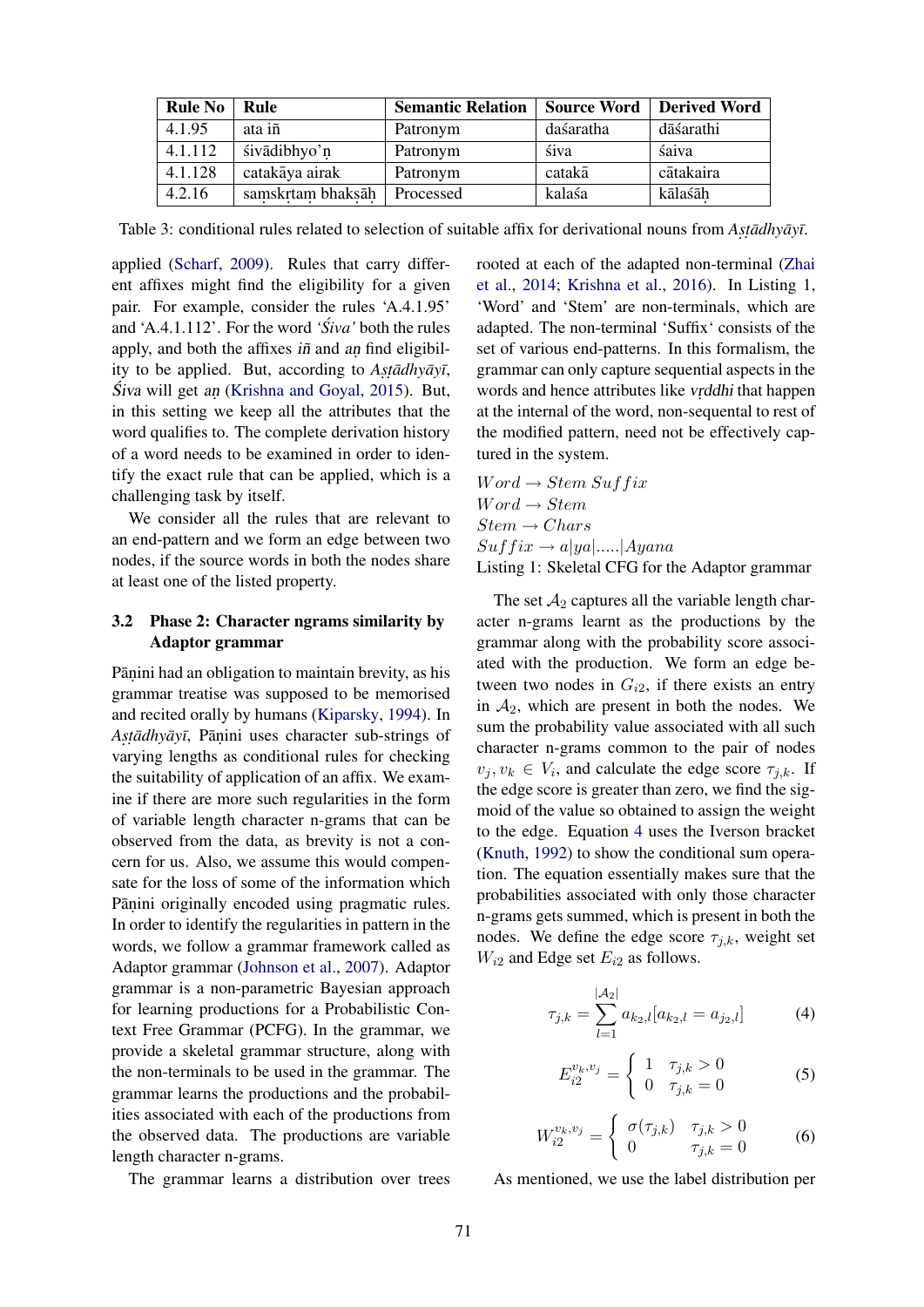node obtained from phase 1 as the seed labels in this setting.

#### 3.3 Phase 3: Semantic Word vectors

In phase 3, we try to leverage the similarity between word embeddings (Mikolov et al., 2013) to propagate the labels. Due to limited resources at our disposal, we find it difficult to train word embeddings for Sanskrit. We resort to finding synonyms of words using the digitised version of Monier-Williams Sanskrit-English dictionary and then use the corresponding pre-trained English word vectors for the task. We find the word vectors only for the source words as the dictionary entries for derived words are even scarcer to obtain. Since we perform only a dictionary lookup for finding the synonyms of a word, we do not get embeddings for named entities from the dictionary. A given word might have multiple senses in English and hence multiple English synonyms. In such cases, we find all possible similarity scores and take the maximum score among them.

We use cosine similarity between the word vectors as the edge weight in this phase. For each node, for which we were able to obtain a word vector, we find its cosine similarity with that of every other node in the graph for which there exists a word vector. We find that our graph structure  $G_{i3}$  for many end-patterns results in multiple disconnected components, as not all words in  $W_{candidates}$  has an entry in the dictionary. We assign teleportation probability to every node in the graph in order to handle this issue.

## 4 Experiments

We explain the experimental settings and evaluation parameters for our model in this section.

## 4.1 Dataset

We use multiple lexicons and corpora to obtain our vocabulary C. We use IndoWordNet (Kulkarni et al., 2010), the Digital Corpus of Sanskrit<sup>2</sup>, a digitised version of the Monier Williams<sup>3</sup> Sanskrit-English dictionary, a digitised version of the Apte Sanskrit-Sanskrit Dictionary (Goyal et al., 2012) and we also utiilise the lexicon employed in the Sanskrit Heritage Engine (Goyal and Huet, 2016). We obtained close to 170,000 unique word lemmas from the combined resources.

Obtaining Ground Truth Data - For our classifier MAD, we obtain the seed labels  $S$  and the gold labels  $G$  from a digitised version of Apte Sanskrit-Sanskrit dictionary. The dictionary has preserved the etymological information of the entries in the dictionary. For each end-pattern we filtered out the pair of words which are related by *Taddhita* affixes. Seed nodes for the negative class were obtained using candidate pairs which were either marked as *krdanta* words in the Apte Dictionary or were found in the dictionary, but are not related to each other. Additionally, we manually tagged some word pairs so as to obtain a balanced set of labels. We narrowed to 11 separate endpatterns for which we have at least 100 candidate pairs and have at least 5 % of word pairs as seed nodes in comparison to the the size of the candidate pairs for the end-pattern. Table 4 shows the statistics related to each of the 11 end-patterns on which we have performed our experiments.

#### 4.2 Baselines

We propose the following systems as the competing systems. We use label propagation (Zhu and Ghahramani, 2002) as a strong baseline and we also compare the output at each of the phase as separate baseline systems. Altogether we compare four systems as follows:

- 1. Label Propagation  $(LP_i)$  We propose a label propagation based semi supervised classifier (Pedregosa et al., 2011) for each of the endpattern. For each node, we find the top K similar nodes and assign edges to only those nodes, where K is a user given parameter. The similarity is obtained from a feature vector that defines a node, with features from the first 2 phases incorporated into a single feature vector. We do not use the word embeddings from Phase 3 directly, but find the cosine similarity between the embeddings of the words and perform a weighted sum with the similarity score obtained from the similarity obtained from the combined feature vector.
- 2.  $MADD1_i$  We report the performance of the system  $MADD1_i = \{MAD_{i1}(G_{i1}, S_i)\},\$ where we define the network structure only based on the Phase 1 in Section 3
- 3.  $MADB2<sub>i</sub>$  We report the performance of the system  $MADB2_i = \{MAD_{i1}(G_{i1}, S_i) |$  $MAD_{i2}(G_{i2}, V_{i1})\},$  where we define the settings for  $MAD_{i1}$ ,  $MAD_{i2}$  based on the de-

<sup>&</sup>lt;sup>2</sup>http://kjc-sv013.kjc.uni-heidelberg.de/dcs/

<sup>3</sup> http://www.sanskrit-lexicon.uni-koeln.de/monier/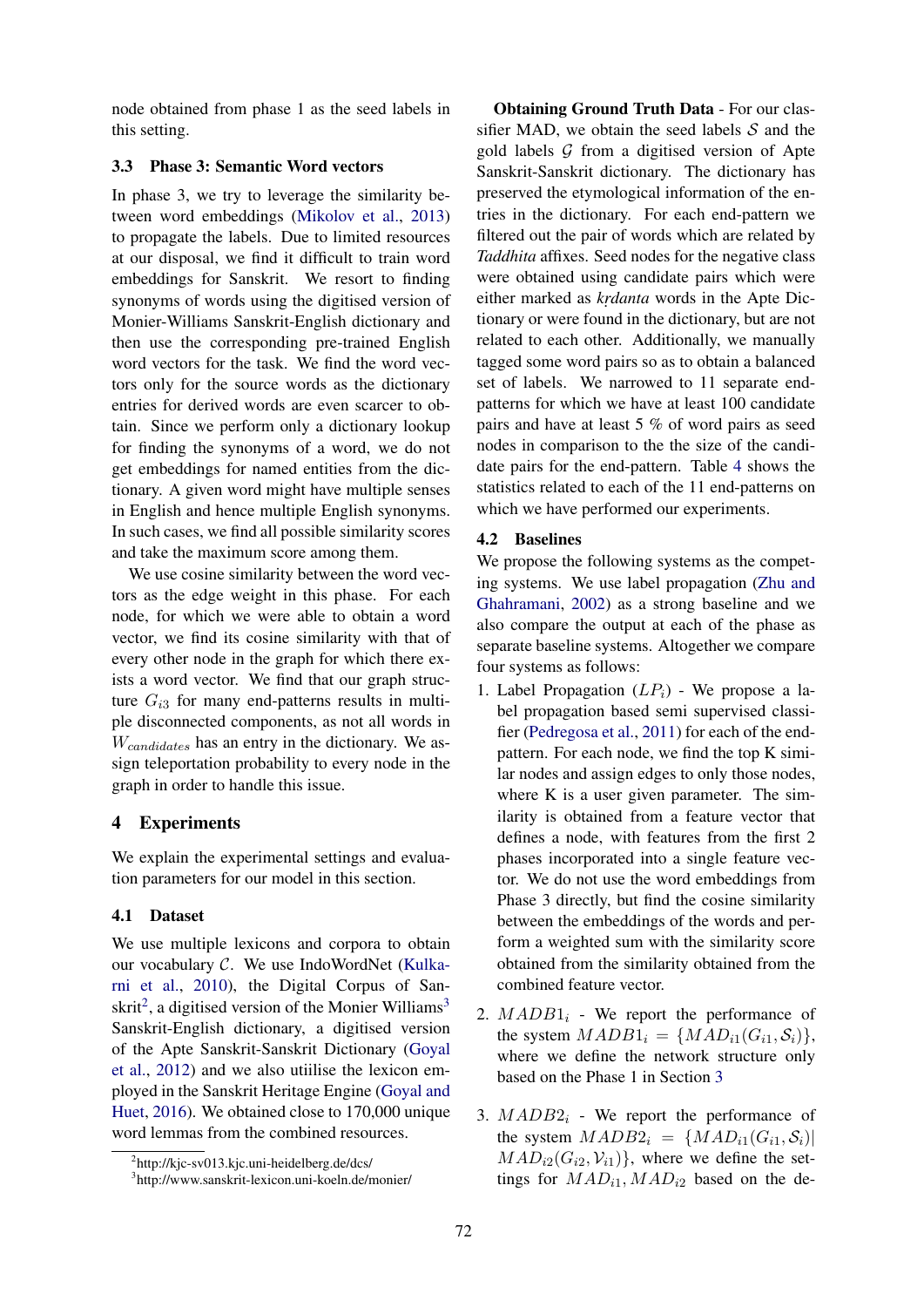| End-pattern | $\bar{W}_{candidates}$ | Seed $S$ | Gold Labels $G$ | Recall | Precision | Accuracy |
|-------------|------------------------|----------|-----------------|--------|-----------|----------|
| a           | 2500                   | 350      | 88              | 0.77   | 0.72      | 73.86    |
| aka         | 1200                   | 120      | 30              | 0.67   | 0.77      | 73.33    |
| in          | 1656                   | 270      | 68              | 0.82   | 0.74      | 76.47    |
| ya          | 1566                   | 258      | 64              | 0.72   | 0.7       | 70.31    |
|             | 1455                   | 166      | 42              | 0.52   | 0.55      | 54.76    |
| ika         | 803                    | 122      | 30              | 0.6    | 0.69      | 66.67    |
| tā          | 644                    | 34       | 12              | 0.5    | 0.6       | 58.33    |
| la          | 360                    | 48       | 12              | 0.67   | 0.8       | 75       |
| tva         | 303                    | 22       | 12              | 0.67   | 0.8       | 75       |
| iya         | 244                    | 40       | 12              | 0.67   | 0.67      | 66.67    |
| eya         | 181                    | 34       | 12              | 0.83   | 0.71      | 75       |

Table 4: Recall (R), Precision (P) and Accuracy (A) for the candidate nodes evaluated on the gold labels.

scription in Phase 1 and Phase 2 respectively, as defined in Section 3

4.  $MAD_i$  - This is the proposed system, as defined in Section 3

#### 4.3 Results

Table 4 shows the final results of our proposed system  $MAD_i$ , for each of the 11 end patterns. We report the Precision, Recall and Accuracy for each of the classifier w.r.t the true class. Our results are calculated based on the predictions over the test data in  $G$ . Seven of Eleven patterns have an accuracy above 70 %. End-pattern '*i*' is reported to perform the least among the 11 patterns provided. We find that the average degree for  $G_{i1}$  for the pattern '*i*' is about 77.62, much higher than the macro average degree for  $G_{i1}$  for all the patterns, which is 43.86. This is primarily due to the restrictive nature of node selection that is employed for the pattern 'i' as per *Astadhyayī*. We have selected only those nodes which have the *vrddhi* attribute set to 1 and only those source words which end in 'a'. This has led to higher average degree among the nodes that got filtered as per *Astadhyayī* rules. In order to keep uniform settings for all the systems, we do not deviate from the design. But, for pattern 'i', when we randomly down-sample the number of neighbours to 44 (to match with the macro average), the accuracy increases to 61.9 %.

Table 5 shows the results for the competing systems. We compare the performance of 5 endpatterns, selected based on the vertex set size  $V_{i1}$ . Our proposed system,  $MAD_i$  performs the best for all the 5 patterns. Interestingly,  $MADB2<sub>i</sub>$  is the second best-performing system in all the cases beating  $LP_i$ . For the pattern 'aka', the share of word vectors available was  $< 10\%$  overall. So, in effect, only one of the false positive nodes got the true negative label, after the third step is performed. Thus the recall remains the same after

| Pattern | Svstem            | P                | R    | A     |
|---------|-------------------|------------------|------|-------|
|         | <b>MAD</b>        | 0.72             | 0.77 | 73.86 |
| a       | MADB <sub>2</sub> | 0.68             | 0.68 | 68.18 |
|         | MADB1             | 0.49             | 0.52 | 48.86 |
|         | $\overline{LP}$   | 0.55             | 0.59 | 55.68 |
|         | <b>MAD</b>        | 0.77             | 0.67 | 73.33 |
| aka     | MADB <sub>2</sub> | 0.71             | 0.67 | 70    |
|         | MADB1             | 0.43             | 0.4  | 43.33 |
|         | LP                | 0.75             | 0.6  | 70    |
|         | <b>MAD</b>        | 0.74             | 0.82 | 76.47 |
| in      | MADB <sub>2</sub> | 0.67             | 0.70 | 67.65 |
|         | MADB1             | 0.51             | 0.56 | 51.47 |
|         | LP                | 0.63             | 0.65 | 63.23 |
|         | <b>MAD</b>        | 0.7              | 0.72 | 70.31 |
|         | MADB <sub>2</sub> | 0.61             | 0.62 | 60.94 |
| ya      | MADB1             | 0.53             | 0.59 | 53.12 |
|         | $\overline{LP}$   | 0.56             | 0.63 | 56.25 |
|         | <b>MAD</b>        | 0.55             | 0.52 | 54.76 |
| i       | MADB <sub>2</sub> | 0.44             | 0.38 | 45.24 |
|         | MADB1             | $\overline{0.3}$ | 0.29 | 30.95 |
|         | LP                | 0.37             | 0.33 | 38.09 |

Table 5: Comparative performance of the four competing models.

both the steps.

In Label Propagation, we experimented with the parameter K with different values,  $K \in$  $\{10, 20, 30, 40, 50, 60\}$ , and found that  $K = 40$ , provides the best results for 3 of the 5 end-patterns. We find that for those 3 patterns  $('a', 'in', 'i')$ , the entire vertex set has vrddhi attribute set to the same value. For the other two ('ya', 'aka'),  $K = 50$  gave the best results. Here, the vertex set has nodes where the *vrddhi* attribute is set to either of the values. We report the best result for each of the system in Table 5.

#### 4.4 Evaluation for Unlabeled Nodes

In order to evaluate the effectiveness of our system, we pick nodes from unlabelled set  $U$  and evaluate the word-pairs based on human evaluation. We take top 5 unlabeled nodes predicted as *taddhita* and top 3 unlabelled nodes predicted as not *taddhita* from each of the the 11 end-patterns. We collate the predictions and divide them into 3 lists of 22 entries each, as the remaining 22 of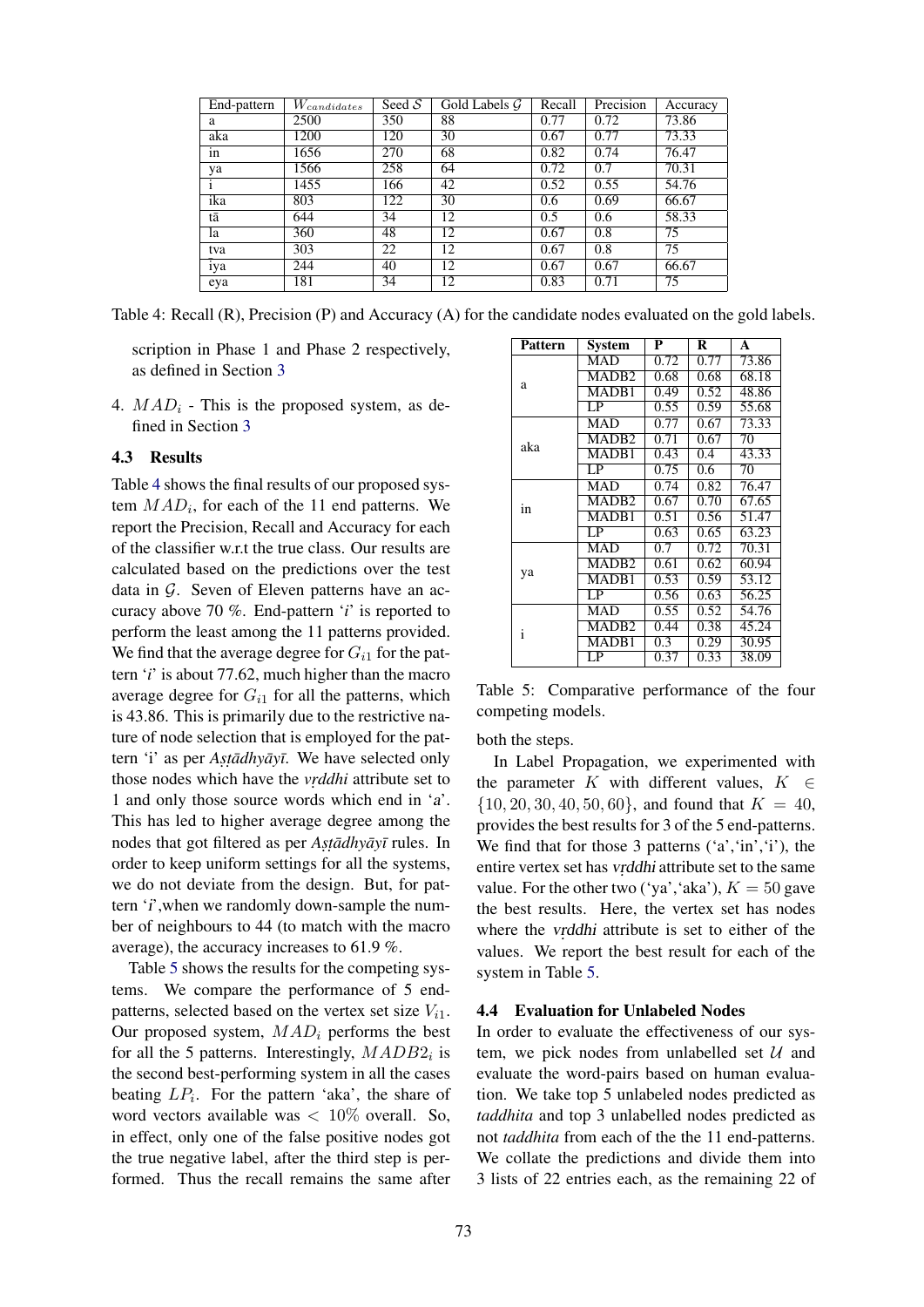the original 88 were filtered out. Seven experts, with background in Sanskrit linguistics labelled the dataset, of which one of the expert evaluator is an author. We divide the set of 66 nodes into 3 mutually disjoint sets, and each set is evaluated by 3 experts. We altogether receive 9 impressions of which the author evaluator and one of the other expert evaluator performed 2 impressions each. In case of a conflict, we go with the majority votes for each of the set. Since the entries are selected from the top scoring nodes, we expected the results to be better than the macro-average performance of the system. We find that the evaluation of our system provides a precision of 0.84, recall of 0.91 and an accuracy 81.82 micro averaged over the 66 predictions.

## 5 Related Work

Computational analysis of derivational word forms is gaining some traction in the NLP community. Lazaridou et al. (2013) used CDSM (Mitchell and Lapata, 2010) for derivational nouns, originally designed to learn representation for phrases. Cotterell and Schütze  $(2017)$ , extended the concept of CDSM for derivational word forms with neural models. The authors put forward the idea of jointly handling the segmentation of words into morphemes and semantic synthesis of the word forms to improve the performance of a system for both the tasks. Bhatia et al. (2016), does not make a distinction of inflected word-forms or derivational affixes, but their work can be employed to learn embeddings for a word-form from its morphemes.

Soricut and Och (2015) introduced an unsupervised method of inducing affixal transformations between words using word embeddings. Faruqui et al. (2016) further propose a semi supervised graph based approach for morpho-syntactic lexicon induction. The authors show the effectiveness of their model for inflectional morphology over multiple languages. In Sanskrit, Krishna and Goyal (2015) automated the derivation of Taddhita, where the authors follow an object oriented framework. Deo (2007) have preformed an in depth linguistic analysis of inheritance network used by Pāṇini in handling affixation in Taddhita.

#### 6 Discussion

In Sanskrit, multiple affixes may give rise to similar patterns. In fact, an affix in Sanskrit contains two parts, where one part pertains to the pattern to be induced, and other is a marker which gets elided before the affixation. The presence of the marker, termed as '*it*' marker, also plays a role in determining the type of rules that get triggered during the derivation. For example, consider the word 'prāmukhya' derived from 'pramukha' and the word '*sodarya*' from '*sodara*'. Both the words have the same end-pattern 'ya'. However, only in the case of the former, *vrddhi* operation takes place but not in the latter. Now, affixes that carry the same pattern might differ by the '*it*' markers. Now, by encoding every candidate word pairs with the suitability of rules of  $A$ *st* $\bar{a}$ *dhy* $\bar{a}$ *y* $\bar{i}$  in  $A$ <sub>1</sub>, we can narrow down the possible candidates for the affix to at most 4 candidates of the 137 possible affixes. In order to disambiguate further, we require semantic and pragmatic level information, which is currently unavailable. In this work, we only consider the derivations in *taddhita*, as we find that jointly modelling a system for both *krdanta* and *taddhita* is challenging. The rule arrangement for *krdanta* is different from that of *taddhita* in Asta*dhyayī*, thus we require a different model design for organising the rules in  $A_1$ , i.e., the phase 1 in Section 3. Hence, in this work we restrict ourselves to resolving taddhita nouns, which is the larger section in *Astadhyayī* among the two.

## 7 Conclusion

In this work, we developed a graph based semi supervised approach for analysis of derivative nouns in Sanskrit. We successfully integrate the rules from *Astadhyayī*, variable length character n-grams learnt from Adaptor grammar and word embeddings to build a 3 step sequential pipeline for the task. We find that our work outperforms label propagation, which primarily shows the effect of explicit design of network structure. We find that using the label distribution outputs at each phase, for the input at the successive phases improve the results of the model. Our work will be beneficial to the Sanskrit Computational Linguistic community for analysis of derivational words in the digitised ancient manuscripts, as no other analyser in Sanskrit currently handles derivational nouns. Our work doubles as a tool for pedagogy, as we are able to abstract out regularities between the patterns and narrow down the possible affix candidates for a word pair to four.